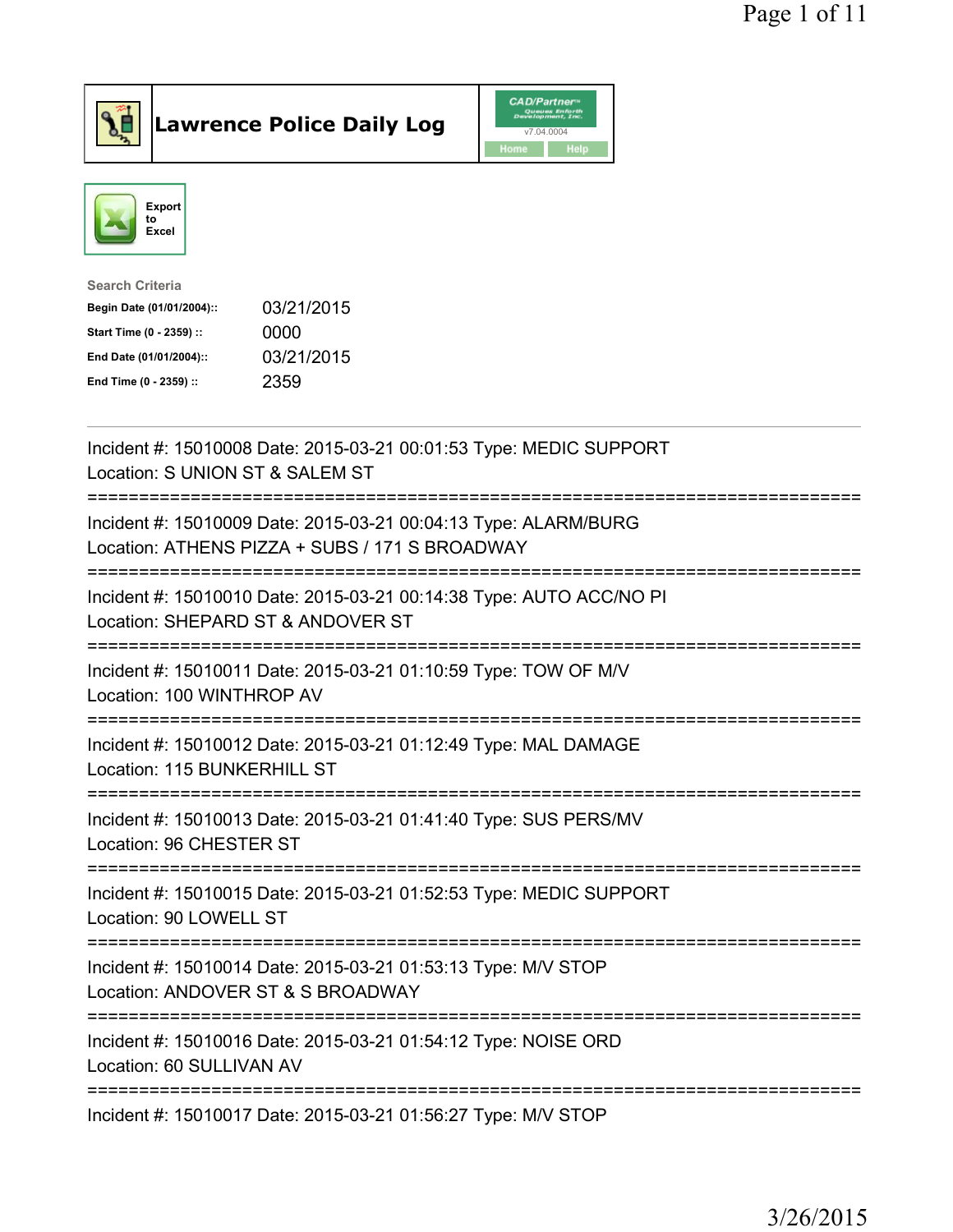| Location: DENNYS / 160 WINTHROP AV                                                                                                       |
|------------------------------------------------------------------------------------------------------------------------------------------|
| Incident #: 15010018 Date: 2015-03-21 02:14:29 Type: A&B D/W/ PROG<br>Location: 81 WEST ST FL 2                                          |
| Incident #: 15010019 Date: 2015-03-21 02:18:58 Type: SHOTS FIRED<br>Location: 85 NEWBURY ST<br>;==========================               |
| Incident #: 15010020 Date: 2015-03-21 02:22:54 Type: AUTO ACC/UNK PI<br>Location: FARRAH FUNERAL HOME / 170 LAWRENCE ST                  |
| Incident #: 15010021 Date: 2015-03-21 02:25:09 Type: M/V STOP<br>Location: HAMPSHIRE ST & LOWELL ST                                      |
| ==============================<br>Incident #: 15010022 Date: 2015-03-21 02:31:29 Type: GANG<br>Location: SAM'S FOOD STORE / 389 BROADWAY |
| Incident #: 15010025 Date: 2015-03-21 02:32:59 Type: SHOTS FIRED<br>Location: 2 HAMLET ST                                                |
| Incident #: 15010023 Date: 2015-03-21 02:33:17 Type: FIGHT<br>Location: FARLEY ST & S BROADWAY                                           |
| Incident #: 15010024 Date: 2015-03-21 02:34:09 Type: M/V STOP<br>Location: 193 S BROADWAY                                                |
| Incident #: 15010026 Date: 2015-03-21 02:43:14 Type: NOTIFICATION<br>Location: 5 STEINER ST                                              |
| Incident #: 15010027 Date: 2015-03-21 02:49:58 Type: M/V STOP<br>Location: HAMPSHIRE ST & LOWELL ST                                      |
| Incident #: 15010028 Date: 2015-03-21 02:51:29 Type: M/V STOP<br>Location: EVERETT ST & TEWKSBURY ST                                     |
| Incident #: 15010029 Date: 2015-03-21 02:54:07 Type: AUTO ACC/NO PI<br><b>Location: COLUMBUS AV</b>                                      |
| ----------------<br>Incident #: 15010030 Date: 2015-03-21 03:00:36 Type: ALARMS<br>Location: CALIFORNIA CLUB / 505 BROADWAY              |
| ======================<br>Incident #: 15010031 Date: 2015-03-21 03:00:53 Type: M/V STOP<br>Location: HAMPSHIRE ST & VALLEY ST            |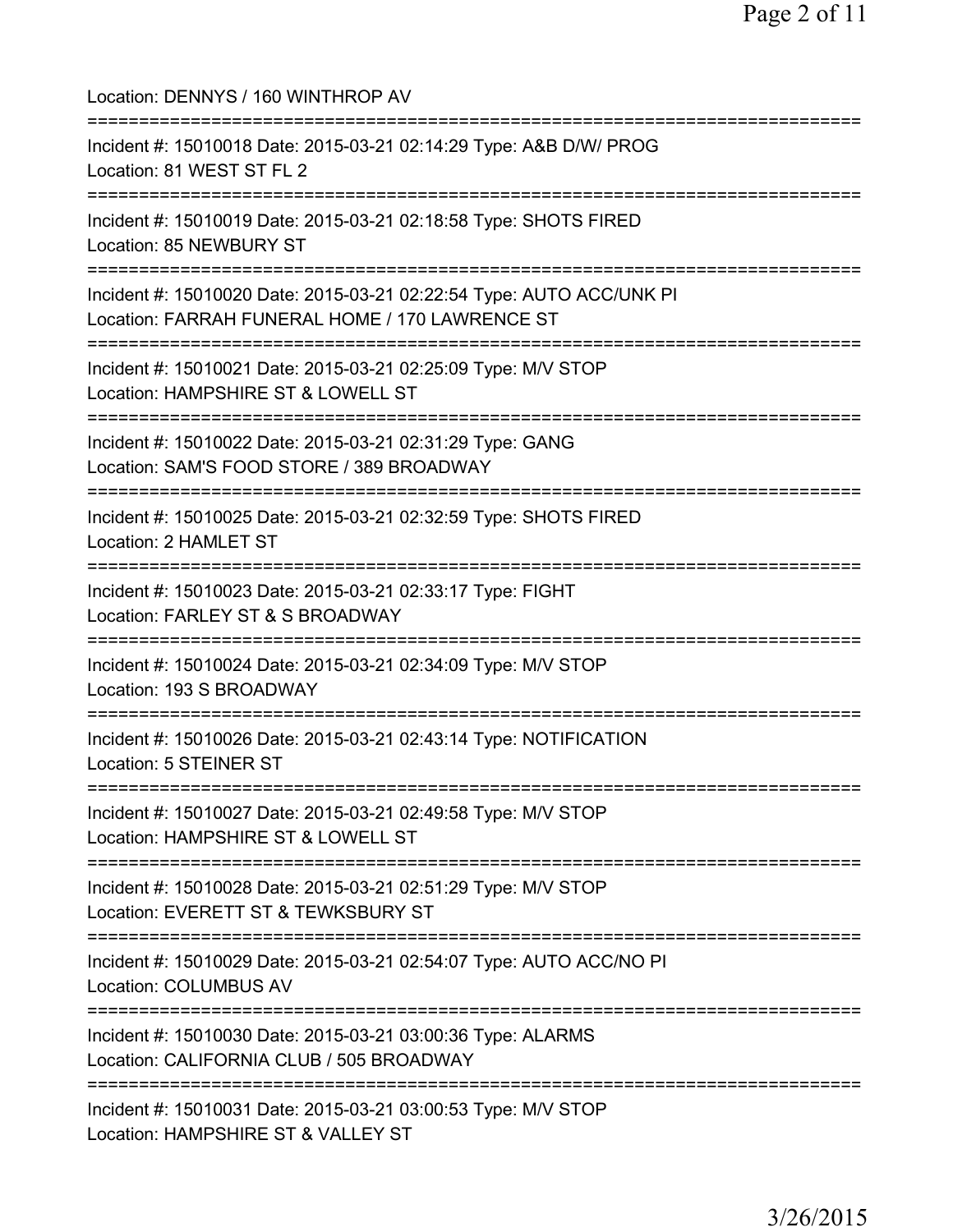| Incident #: 15010032 Date: 2015-03-21 03:03:21 Type: M/V STOP<br>Location: S UNION ST & WINTHROP AV                  |
|----------------------------------------------------------------------------------------------------------------------|
| Incident #: 15010033 Date: 2015-03-21 03:07:16 Type: M/V STOP<br>Location: CAMPO SECO ST & HIGHLAWN AV               |
| Incident #: 15010034 Date: 2015-03-21 03:18:56 Type: M/V STOP<br>Location: WENDYS / WINTHROP AV                      |
| Incident #: 15010035 Date: 2015-03-21 03:19:12 Type: M/V STOP<br>Location: 208 S BROADWAY                            |
| Incident #: 15010036 Date: 2015-03-21 03:32:20 Type: DOMESTIC/PROG<br>Location: 61 BASSWOOD ST #8                    |
| Incident #: 15010037 Date: 2015-03-21 03:38:54 Type: M/V STOP<br>Location: ESSEX                                     |
| Incident #: 15010038 Date: 2015-03-21 03:39:54 Type: M/V STOP<br>Location: 99 HAMPSHIRE ST                           |
| Incident #: 15010039 Date: 2015-03-21 03:42:36 Type: M/V STOP<br><b>Location: MARSTON ST</b><br>==================== |
| Incident #: 15010040 Date: 2015-03-21 03:45:03 Type: DOMESTIC/PROG<br>Location: 61 BRADFORD ST #8                    |
| Incident #: 15010041 Date: 2015-03-21 03:46:35 Type: M/V STOP<br>Location: AMES ST & BUTLER ST                       |
| Incident #: 15010042 Date: 2015-03-21 03:59:04 Type: M/V STOP<br>Location: METHUEN ST & UNION ST                     |
| Incident #: 15010043 Date: 2015-03-21 04:03:12 Type: ALARMS<br>Location: 13 NEWBURY ST                               |
| Incident #: 15010044 Date: 2015-03-21 04:30:25 Type: NOISE ORD<br>Location: 50 ISLAND ST #306                        |
| Incident #: 15010045 Date: 2015-03-21 04:32:38 Type: NOISE ORD<br>Location: 173 HIGH ST                              |
|                                                                                                                      |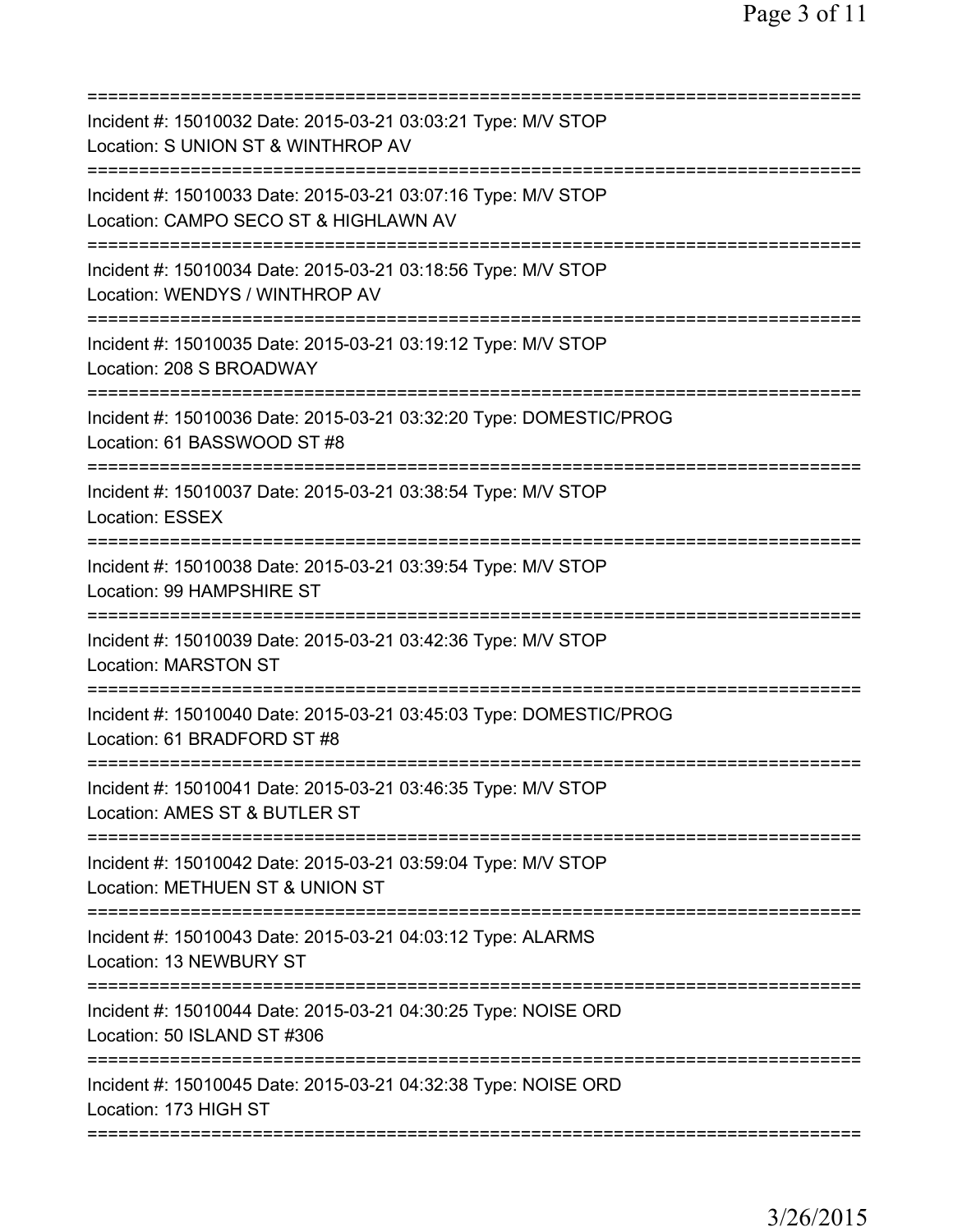| Incident #: 15010046 Date: 2015-03-21 04:33:00 Type: UNKNOWN PROB<br>Location: 18 FRANKLIN ST #107                                          |
|---------------------------------------------------------------------------------------------------------------------------------------------|
| Incident #: 15010047 Date: 2015-03-21 04:34:49 Type: NOISE ORD<br>Location: 59 MAY ST                                                       |
| Incident #: 15010048 Date: 2015-03-21 06:08:49 Type: NOISE ORD<br>Location: 22 BAILEY ST                                                    |
| Incident #: 15010049 Date: 2015-03-21 07:03:01 Type: PARK & WALK<br>Location: BROADWAY                                                      |
| Incident #: 15010050 Date: 2015-03-21 07:27:15 Type: CK WELL BEING<br>Location: 37 NESMITH ST                                               |
| Incident #: 15010051 Date: 2015-03-21 07:41:35 Type: ALARMS<br>Location: LEONARD SCHOOL / 60 ALLEN ST                                       |
| Incident #: 15010052 Date: 2015-03-21 07:46:06 Type: MAL DAMAGE<br>Location: 35 RIDGEWOOD CIR                                               |
| Incident #: 15010053 Date: 2015-03-21 08:10:15 Type: ALARMS<br>Location: 60 ALLEN ST                                                        |
| ===================<br>Incident #: 15010054 Date: 2015-03-21 08:11:10 Type: ALARMS<br>Location: NEW ENGLAND METHODIST CHURCH / 276 ESSEX ST |
| Incident #: 15010055 Date: 2015-03-21 08:19:12 Type: SUS PERS/MV<br>Location: 151 GILBERT ST                                                |
| Incident #: 15010056 Date: 2015-03-21 08:32:40 Type: ALARMS<br>Location: 134 BOWDOIN ST                                                     |
| Incident #: 15010057 Date: 2015-03-21 08:44:12 Type: AUTO ACC/NO PI<br>Location: AMES ST & HAVERHILL ST                                     |
| Incident #: 15010059 Date: 2015-03-21 08:45:11 Type: HIT & RUN M/V<br><b>Location: SANBORN ST</b>                                           |
| Incident #: 15010058 Date: 2015-03-21 08:46:16 Type: AUTO ACC/UNK PI<br>Location: EVERETT ST & SALEM ST                                     |
| Incident #: 15010060 Date: 2015-03-21 08:59:51 Type: HIT & RUN M/V                                                                          |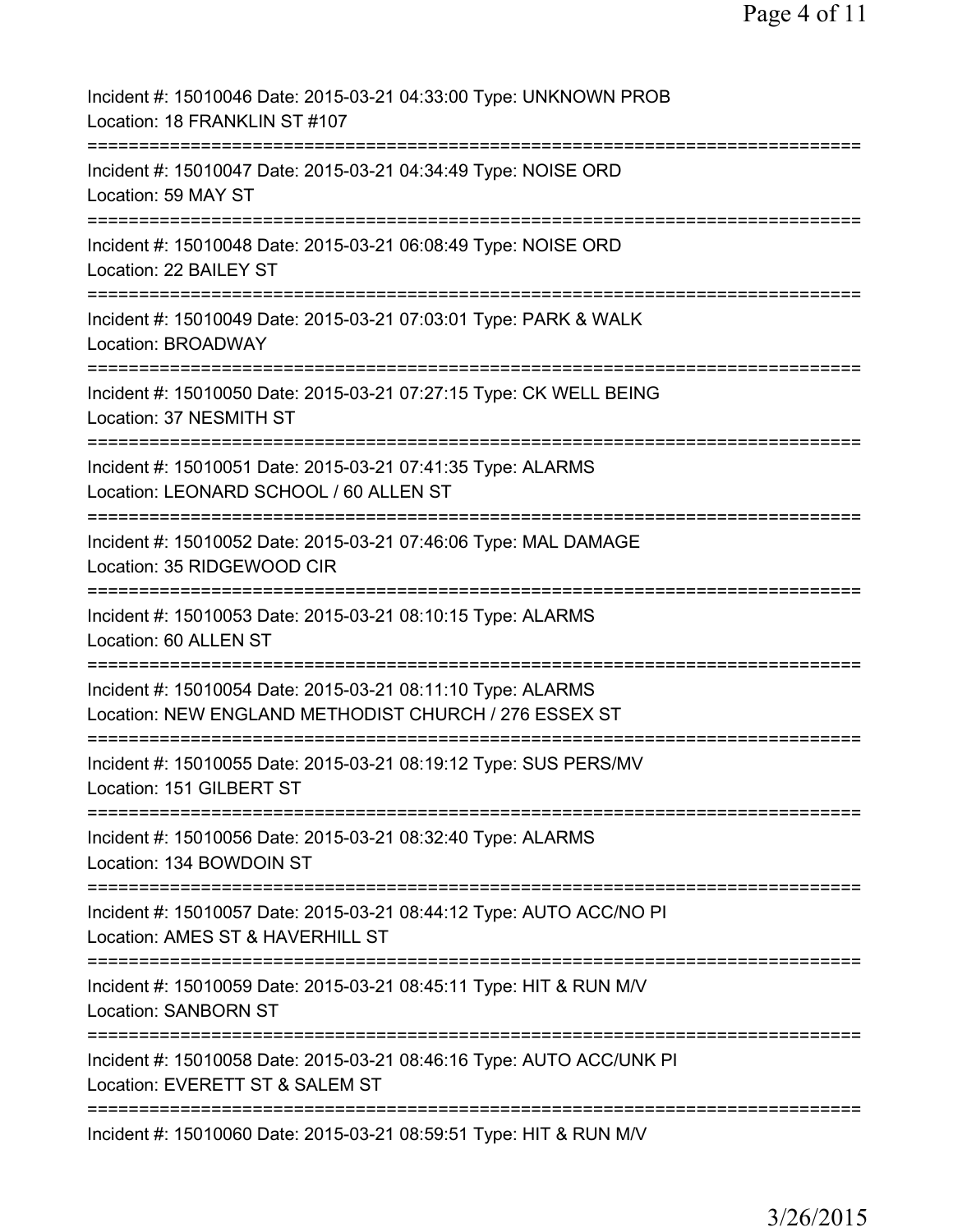=========================================================================== Incident #: 15010061 Date: 2015-03-21 09:03:22 Type: ALARM/BURG Location: GARCIA RESD / 411 RIVERSIDE DR =========================================================================== Incident #: 15010062 Date: 2015-03-21 09:11:08 Type: AUTO ACC/NO PI Location: MEDFORD ST & OXFORD ST =========================================================================== Incident #: 15010063 Date: 2015-03-21 09:11:45 Type: AUTO ACC/PI Location: 495 S & MARSTON ST =========================================================================== Incident #: 15010064 Date: 2015-03-21 09:13:17 Type: AUTO ACC/PI Location: HAVERHILL ST & IRENE ST =========================================================================== Incident #: 15010065 Date: 2015-03-21 09:22:16 Type: THREATS Location: 66 E HAVERHILL ST FL 2 =========================================================================== Incident #: 15010066 Date: 2015-03-21 09:26:51 Type: SUS PERS/MV Location: MCDONALDS / 50 BROADWAY =========================================================================== Incident #: 15010067 Date: 2015-03-21 09:28:58 Type: AUTO ACC/NO PI Location: HAVERHILL ST & OXFORD ST =========================================================================== Incident #: 15010068 Date: 2015-03-21 09:32:09 Type: DISTURBANCE Location: 73 BROOK ST =========================================================================== Incident #: 15010069 Date: 2015-03-21 09:41:05 Type: LARCENY/PAST Location: 67 WINTHROP AV =========================================================================== Incident #: 15010070 Date: 2015-03-21 09:58:23 Type: AUTO ACC/NO PI Location: AMHERST ST & ANDOVER ST =========================================================================== Incident #: 15010071 Date: 2015-03-21 10:24:47 Type: STOL/MV/PAS Location: 700 ESSEX ST =========================================================================== Incident #: 15010072 Date: 2015-03-21 10:30:10 Type: AUTO ACC/NO PI Location: 102 OLIVE AV =========================================================================== Incident #: 15010073 Date: 2015-03-21 10:31:53 Type: ALARM/BURG Location: 285 ESSEX ST #2C =========================================================================== Incident #: 15010074 Date: 2015-03-21 10:33:08 Type: LOST PROPERTY Location: 364 LAWRENCE ST FL 2

Location: SANBORN ST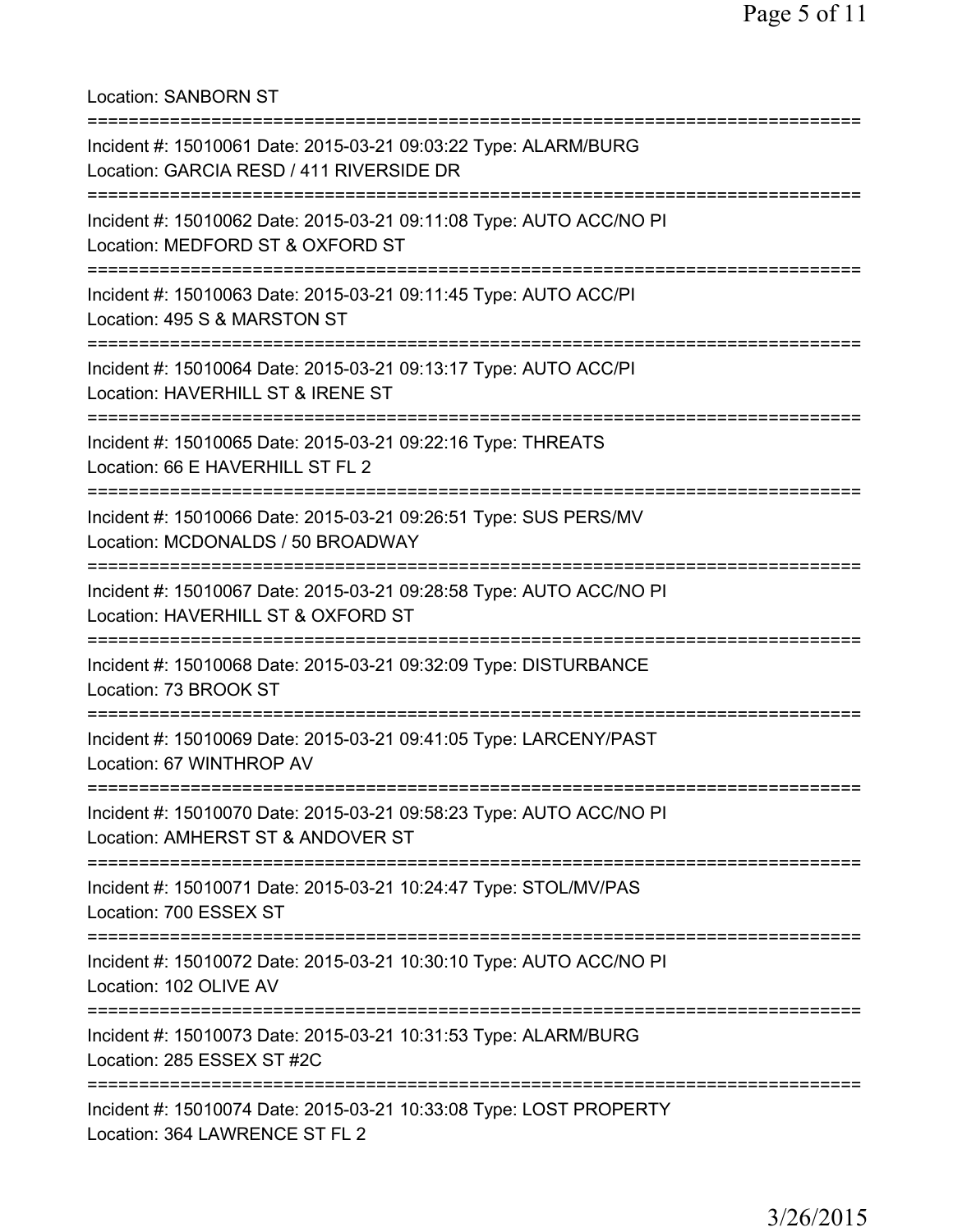| Incident #: 15010077 Date: 2015-03-21 10:54:42 Type: HIT & RUN M/V<br>Location: ESSEX ST & MARGIN ST                                           |
|------------------------------------------------------------------------------------------------------------------------------------------------|
| Incident #: 15010076 Date: 2015-03-21 10:57:03 Type: NEIGHBOR PROB<br>Location: 34 YALE ST                                                     |
| Incident #: 15010075 Date: 2015-03-21 10:57:51 Type: M/V STOP<br>Location: ANDOVER ST & PARKER ST                                              |
| Incident #: 15010078 Date: 2015-03-21 11:08:10 Type: AUTO ACC/NO PI<br>Location: COMMON ST & HAMPSHIRE ST                                      |
| Incident #: 15010079 Date: 2015-03-21 11:31:39 Type: UNKNOWN PROB<br>Location: 120 HOWARD ST #2                                                |
| ;==================================<br>Incident #: 15010080 Date: 2015-03-21 11:31:49 Type: SUS PERS/MV<br>Location: HOBSON ST & PEARL ST      |
| Incident #: 15010081 Date: 2015-03-21 11:33:51 Type: M/V STOP<br>Location: PARKER & CAMBRIDGE<br>=============                                 |
| Incident #: 15010082 Date: 2015-03-21 11:34:25 Type: M/V STOP<br>Location: BLAKELIN ST & MANCHESTER ST                                         |
| Incident #: 15010083 Date: 2015-03-21 12:03:10 Type: UNWANTEDGUEST<br>Location: 6 SPRINGFIELD ST FL 1                                          |
| Incident #: 15010084 Date: 2015-03-21 12:10:00 Type: M/V STOP<br>Location: AVON ST & BRUCE ST                                                  |
| Incident #: 15010085 Date: 2015-03-21 12:31:05 Type: SUS PERS/MV<br>Location: CVS PHARMACY / 266 BROADWAY                                      |
| Incident #: 15010086 Date: 2015-03-21 12:37:18 Type: TOW OF M/V<br>Location: SWEENEYS PACKAGE STORE / 90 ESSEX ST<br>========================= |
| Incident #: 15010087 Date: 2015-03-21 12:45:37 Type: UNKNOWN PROB<br>Location: 10 BEDFORD ST #2                                                |
| ======================================<br>Incident #: 15010088 Date: 2015-03-21 12:58:04 Type: AUTO ACC/NO PI<br><b>Location: FALLS BRIDGE</b> |
|                                                                                                                                                |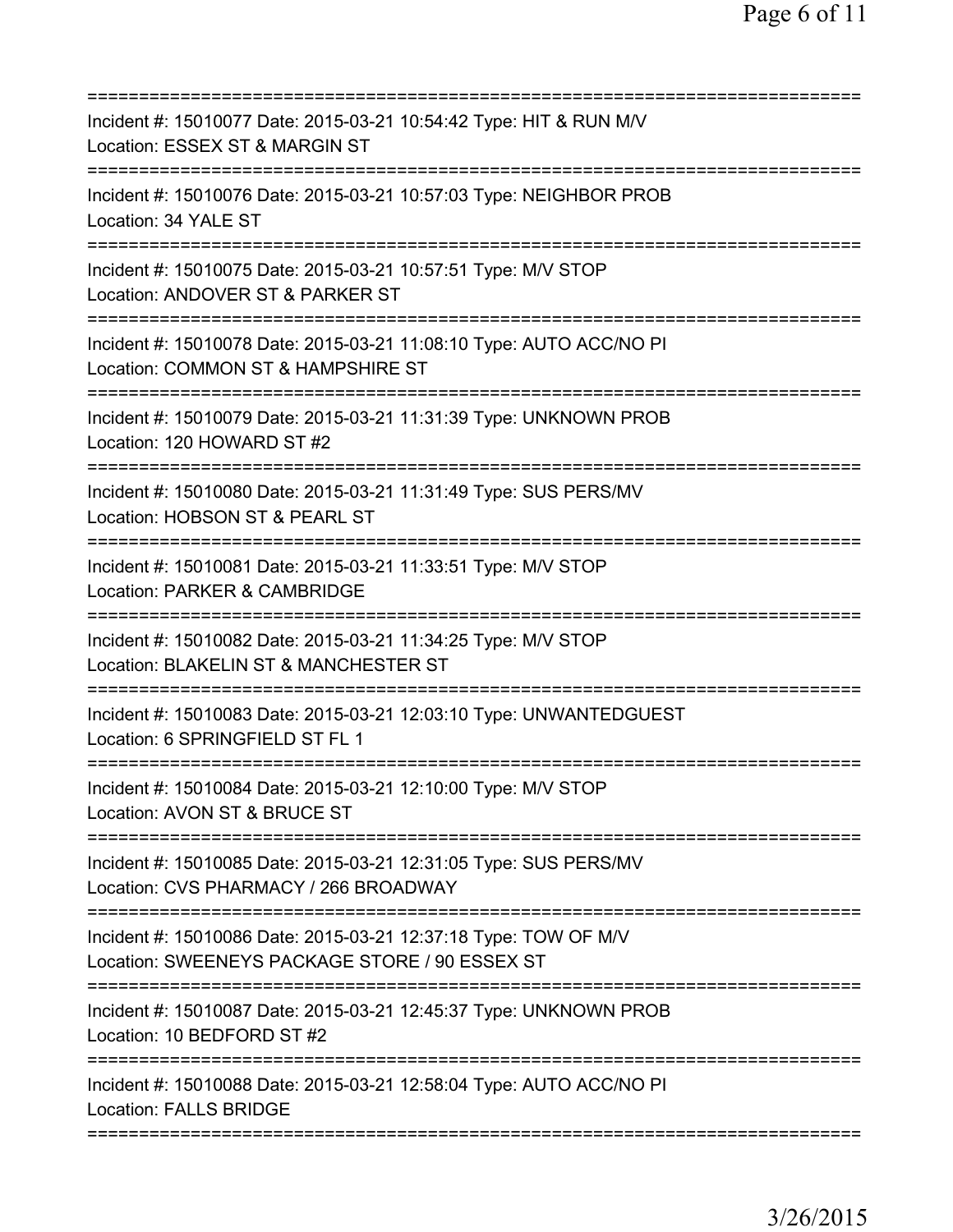Page 7 of 11

| Incident #: 15010089 Date: 2015-03-21 13:08:39 Type: AUTO ACC/NO PI<br>Location: 5 N PARISH RD                                                             |
|------------------------------------------------------------------------------------------------------------------------------------------------------------|
| Incident #: 15010090 Date: 2015-03-21 13:15:27 Type: M/V STOP<br>Location: FOSTER ST & SALEM ST                                                            |
| Incident #: 15010092 Date: 2015-03-21 13:18:57 Type: LOST PROPERTY<br>Location: 31 MORTON ST                                                               |
| Incident #: 15010091 Date: 2015-03-21 13:19:05 Type: RECOV/STOL/MV<br>Location: 117 BUTLER ST                                                              |
| Incident #: 15010093 Date: 2015-03-21 13:30:12 Type: LARCENY/PAST<br>Location: SMILES DENTAL CENTER / 343 ESSEX ST<br>==================================== |
| Incident #: 15010094 Date: 2015-03-21 13:59:57 Type: M/V STOP<br>Location: PHILLIPS ST & SALEM ST                                                          |
| ===========================<br>-----------<br>Incident #: 15010095 Date: 2015-03-21 14:16:19 Type: KEEP PEACE<br>Location: 59 TRENTON ST                   |
| Incident #: 15010096 Date: 2015-03-21 14:38:27 Type: LIC PLATE STO<br>Location: 6 FALMOUTH ST                                                              |
| Incident #: 15010097 Date: 2015-03-21 14:46:32 Type: ALARM/BURG<br>Location: IT MANAGEMENT / 60 ISLAND ST                                                  |
| Incident #: 15010098 Date: 2015-03-21 14:56:50 Type: DOMESTIC/PROG<br>Location: 6 SPRINGFIELD ST                                                           |
| Incident #: 15010099 Date: 2015-03-21 15:02:18 Type: KEEP PEACE<br>Location: 1 GENERAL ST #401                                                             |
| ------------------------<br>Incident #: 15010100 Date: 2015-03-21 15:09:10 Type: DISTURBANCE<br>Location: 184 PARK ST                                      |
| Incident #: 15010101 Date: 2015-03-21 15:25:40 Type: MV/BLOCKING<br>Location: 126 E PLEASANT ST                                                            |
| Incident #: 15010102 Date: 2015-03-21 16:03:40 Type: KEEP PEACE<br>Location: ALL CHECKS CASHED / 9 BROADWAY                                                |
| Incident #: 15010103 Date: 2015-03-21 16:13:40 Type: M/V STOP                                                                                              |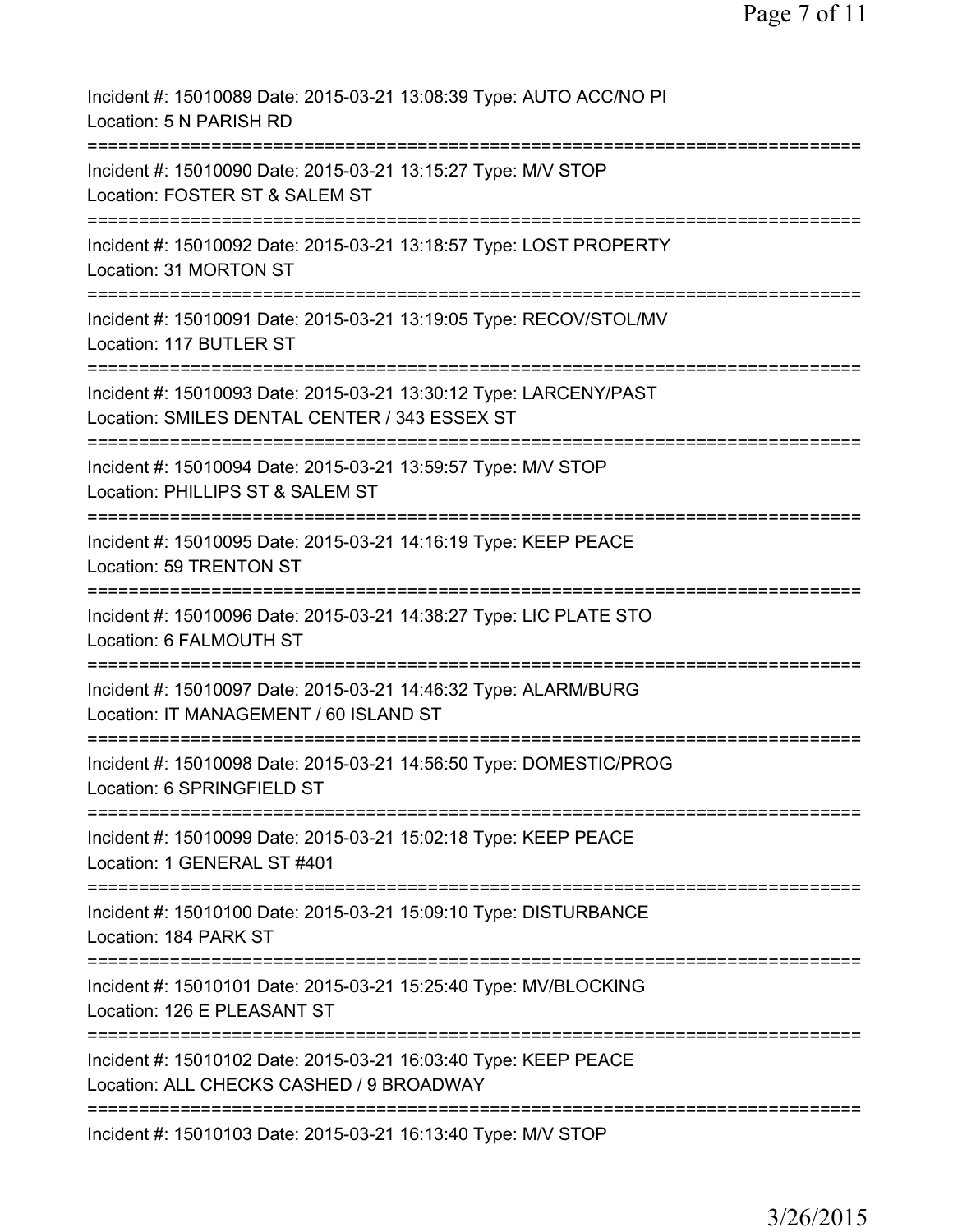Location: BRADFORD ST & BROADWAY =========================================================================== Incident #: 15010104 Date: 2015-03-21 16:27:06 Type: E911 HANGUP Location: 102 ANDOVER ST #APT3 =========================================================================== Incident #: 15010105 Date: 2015-03-21 16:49:32 Type: STOLEN PROP Location: 40 LAWRENCE ST =========================================================================== Incident #: 15010106 Date: 2015-03-21 17:02:26 Type: KEEP PEACE Location: 122 MYRTLE ST =========================================================================== Incident #: 15010107 Date: 2015-03-21 17:09:21 Type: SHOPLIFTING Location: 700 ESSEX ST =========================================================================== Incident #: 15010108 Date: 2015-03-21 17:26:53 Type: M/V STOP Location: S. BROADWAY & MERRIMACK =========================================================================== Incident #: 15010109 Date: 2015-03-21 17:45:11 Type: ALARM/BURG Location: THE PARTHUM SCHOOL / 258 E HAVERHILL ST =========================================================================== Incident #: 15010110 Date: 2015-03-21 17:50:18 Type: UNWANTEDGUEST Location: 64 NEWBURY ST FL 2 =========================================================================== Incident #: 15010111 Date: 2015-03-21 17:59:40 Type: M/V STOP Location: BROADWAY & COMMON ST =========================================================================== Incident #: 15010112 Date: 2015-03-21 18:11:59 Type: M/V STOP Location: GARDEN ST & NEWBURY ST =========================================================================== Incident #: 15010113 Date: 2015-03-21 18:13:52 Type: ALARM/BURG Location: DOMINGUEZ RESD / 94 SPRINGFIELD ST #APT1 =========================================================================== Incident #: 15010114 Date: 2015-03-21 18:21:17 Type: ALARM/BURG Location: 1ST BAPTIST HATIAN CHURCH / 150 GARDEN ST =========================================================================== Incident #: 15010115 Date: 2015-03-21 18:43:06 Type: M/V STOP Location: FOSTER ST & SPRINGFIELD ST =========================================================================== Incident #: 15010116 Date: 2015-03-21 18:53:01 Type: M/V STOP Location: NEWBURY ST & ORCHARD ST =========================================================================== Incident #: 15010117 Date: 2015-03-21 19:24:08 Type: M/V STOP Location: 25 ORCHARD ST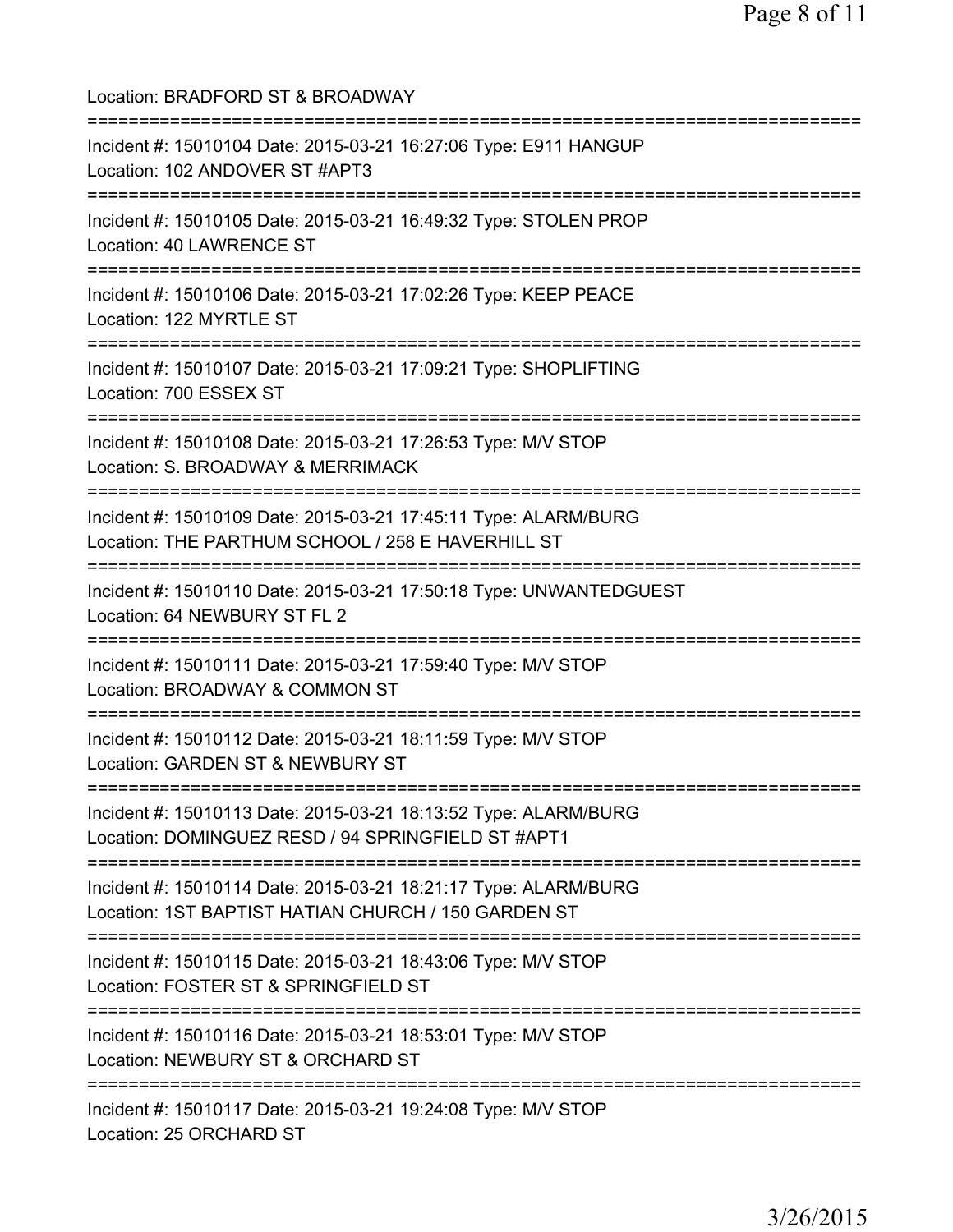| ==========================                                                                                             |
|------------------------------------------------------------------------------------------------------------------------|
| Incident #: 15010118 Date: 2015-03-21 19:25:04 Type: M/V STOP<br>Location: ESSEX ST & HAMPSHIRE ST                     |
| Incident #: 15010119 Date: 2015-03-21 19:26:20 Type: THREATS<br>Location: 165 MARGIN ST                                |
| Incident #: 15010120 Date: 2015-03-21 19:37:11 Type: M/V STOP<br>Location: 2 MUSEUM SQ                                 |
| Incident #: 15010121 Date: 2015-03-21 20:12:57 Type: TRESPASSING<br>Location: 7-ELEVEN / 360 BROADWAY                  |
| Incident #: 15010122 Date: 2015-03-21 20:19:46 Type: NOISE ORD<br>Location: 853 ESSEX ST                               |
| Incident #: 15010123 Date: 2015-03-21 20:25:42 Type: NOISE ORD<br>Location: 159 WEST ST                                |
| Incident #: 15010124 Date: 2015-03-21 20:26:14 Type: CK WELL BEING<br>Location: 174 WILLOW ST<br>===========           |
| Incident #: 15010125 Date: 2015-03-21 20:54:28 Type: M/V STOP<br>Location: BROADWAY & LOWELL ST                        |
| Incident #: 15010129 Date: 2015-03-21 21:17:57 Type: ELDERLY ABUSE<br>Location: 42 MT VERNON CIR<br>================== |
| Incident #: 15010126 Date: 2015-03-21 21:18:52 Type: MV/BLOCKING<br>Location: 513 HAMPSHIRE ST                         |
| Incident #: 15010127 Date: 2015-03-21 21:19:07 Type: M/V STOP<br>Location: BROADWAY & PARK ST                          |
| Incident #: 15010128 Date: 2015-03-21 21:20:33 Type: M/V STOP<br>Location: BROADWAY & TREMONT                          |
| Incident #: 15010130 Date: 2015-03-21 21:45:05 Type: M/V STOP<br>Location: 16 BUNKERHILL ST                            |
| Incident #: 15010131 Date: 2015-03-21 22:13:36 Type: M/V STOP<br>Location: 12 NEWBURY ST                               |
|                                                                                                                        |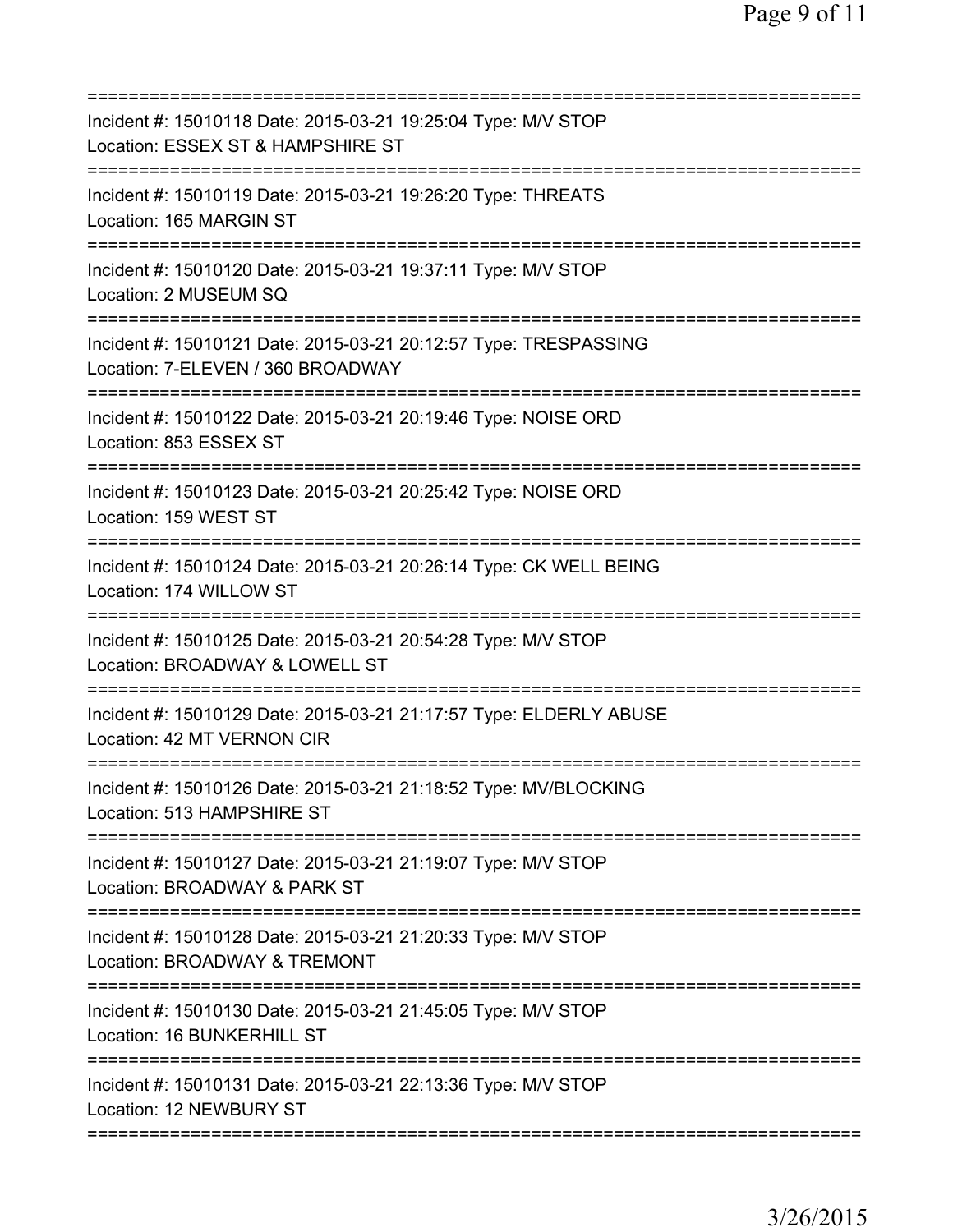Page 10 of 11

| Incident #: 15010132 Date: 2015-03-21 22:26:44 Type: M/V STOP<br>Location: HAMPSHIRE ST & METHUEN ST                                                                 |
|----------------------------------------------------------------------------------------------------------------------------------------------------------------------|
| Incident #: 15010133 Date: 2015-03-21 22:27:15 Type: AUTO ACC/NO PI<br>Location: 434 BROADWAY                                                                        |
| Incident #: 15010134 Date: 2015-03-21 22:31:45 Type: M/V STOP<br>Location: 703 HAVERHILL ST                                                                          |
| Incident #: 15010135 Date: 2015-03-21 22:44:43 Type: STOL/MV/PAS<br>Location: 69 E HAVERHILL ST                                                                      |
| Incident #: 15010136 Date: 2015-03-21 22:53:25 Type: TOW/REC/STOL<br>Location: FERN ST & LAWRENCE ST<br>=========                                                    |
| :=======================<br>Incident #: 15010137 Date: 2015-03-21 23:08:50 Type: M/V STOP<br>Location: BERKELEY ST & MONTGOMERY ST<br>============================== |
| Incident #: 15010138 Date: 2015-03-21 23:16:58 Type: DISTURBANCE<br>Location: 219 E HAVERHILL ST FL 2NDFL                                                            |
| Incident #: 15010139 Date: 2015-03-21 23:21:25 Type: NOISE ORD<br>Location: 214 ARLINGTON ST #APTB                                                                   |
| Incident #: 15010141 Date: 2015-03-21 23:38:04 Type: HIT & RUN M/V<br>Location: 359 BROADWAY                                                                         |
| Incident #: 15010140 Date: 2015-03-21 23:38:38 Type: DOMESTIC/PROG<br>Location: 48 SARATOGA ST FL 1                                                                  |
| Incident #: 15010142 Date: 2015-03-21 23:45:49 Type: HIT & RUN M/V<br><b>Location: MARSTON ST</b>                                                                    |
| Incident #: 15010143 Date: 2015-03-21 23:48:36 Type: MV/BLOCKING<br>Location: 61 ESSEX ST                                                                            |

408 record(s)

{ call presslog("2015-03-21","0000","2015-03-21","2359") } Total records found: 408 These results were produced by the following query: